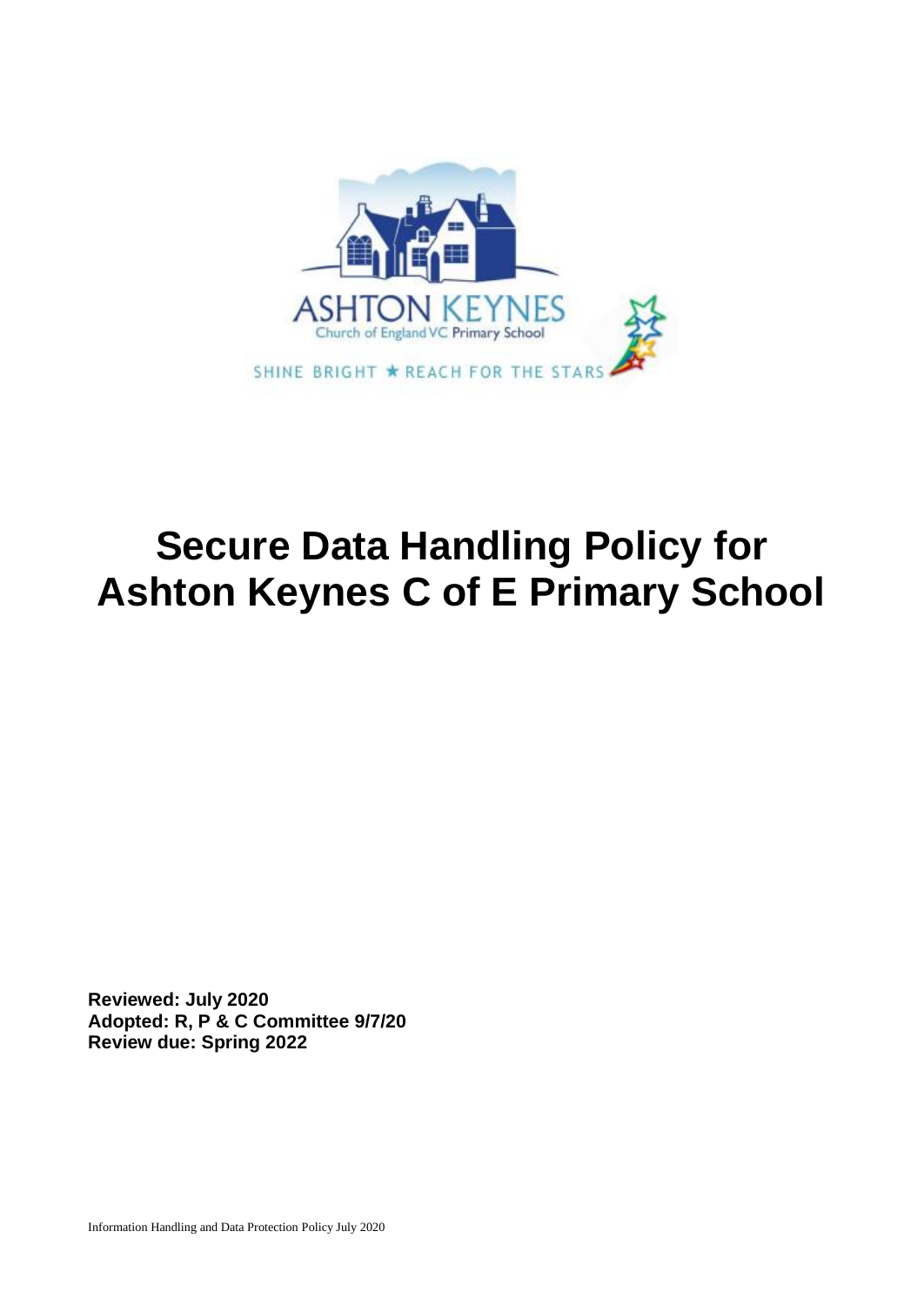**This policy should be read and understood in conjunction with the following policies and guidance:**

- The Data Protection Act 1998
- Becta: Information Risk Management and Protective Marking
- Information Sharing: Guidance for Practitioners and Managers HM Govt. Oct 2008
- Records Management Society Tool Kit for Schools

#### **Principles:**

Colleagues within schools have increasing access to a wide range of sensitive information<sup>1</sup>. There are generally two types of sensitive information; personal data concerning the staff and pupils and commercially sensitive financial data. It is important to ensure that both types of information are managed in a secure way at all times.

Personal data is the most likely form of sensitive data that a school will hold. Personal data is defined by the Data Protection Act as *"Data relating to a living individual who can be identified from the data***".** The Act gives 8 principles to bear in mind when dealing with such information. Data must:

- 1. be processed fairly and lawfully
- 2. be collected for a specified purpose and not used for anything incompatible with that purpose
- 3. be adequate, relevant and not excessive
- 4. be accurate and up-to-date
- 5. not be kept longer than necessary
- 6. be processed in accordance with the rights of the data subject
- 7. be kept securely
- 8. not be transferred outside the EEA (European Economic Area) unless the country offers adequate protection.

The Data Protection Act states that some types of personal information demand an even higher level of protection, this includes information relating to:

- racial or ethnic origin
- political opinions
- religious beliefs or other beliefs of a similar nature
- trade union membership
- physical or mental health or condition
- sexual life (orientation)
- the commission or alleged commission by them of any offence, or any proceedings for such or the sentence of any court in such proceedings.

The three questions below can be used to quickly assess whether information needs to treated securely, i.e.

- 1. Would disclosure / loss place anyone at risk?
- 2. Would disclosure / loss cause embarrassment to an individual or the school?
- 3. Would disclosure / loss have legal or financial implications?

If the answer to any of the above is "yes" then it will contain personal or commercially sensitive information and needs a level of protection. (A more detailed assessment guide is contained with Appendix A).

### **Procedures and practice:**

Information Handling and Data Protection Policy July 2020 <sup>1</sup> The terms, "Information" and "data" are treated as the same for the purposes of this policy.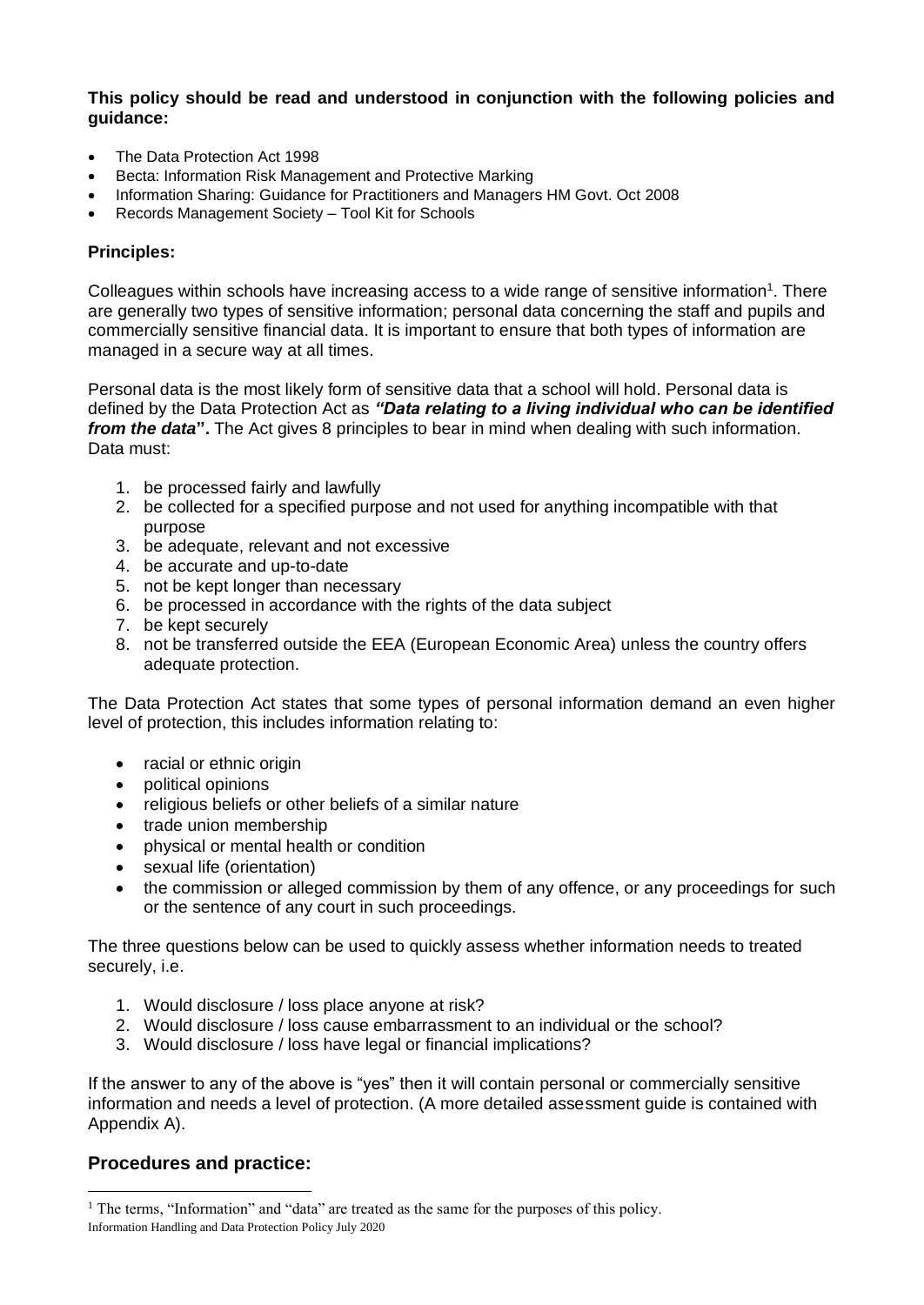The following practices will be applied within the school:

- The amount of data held by the school should be reduced to a minimum.
- Data held by the school must be routinely assessed to consider whether it still needs to be kept or not.
- Personal data held by the school will be securely stored and sent by secure means.

### **Auditing:**

The school must be aware of **all** the sensitive data it holds, be it electronic or paper.

- A register (Appendix B) will be kept detailing the types of sensitive data held, where and by whom, and will be added to as and when new data is generated.
- How long these documents need to be kept will be assessed using the Records Management Toolkit.
- Audits will take place in line with the timetable. (Appendix C).

This register will be sent to all staff each year to allow colleagues to revise the list of types of data that they hold and manage.

The audit will be completed by a member of staff responsible for data protection.

### **Risk assessment:**

If it has not already been undertaken, the school will carry out a risk assessment to establish what security measures are already in place and whether or not they are the most appropriate and cost effective available.

Carrying out a risk assessment will generally involve:

- How sensitive is the data?
- What is the likelihood of it falling into the wrong hands?
- What would be the impact of the above?
- Does anything further need to be done to reduce the likelihood?

Once the risk assessment has been completed, the school can decide how to reduce any risks or whether they are at an acceptable level.

Risk assessment will be an on-going process and the school will have to carry out assessments at regular intervals as risks change over time.

### **Securing and handling data held by the school:**

The school will encrypt<sup>2</sup> any data that is determined to be personal or commercially sensitive in nature. This includes fixed computers, laptops and memory sticks.

Staff should **not** remove or copy sensitive data from the organisation or authorised premises unless the media is:

- encrypted,
- is transported securely
- will be stored in a secure location.

Information Handling and Data Protection Policy July 2020 <sup>2</sup> Encryption of computers and memory sticks can be provided by the school's technical support. Guidance is available fro[m http://schools.becta.org.uk/index.php?section=lv&catcode=ss\\_lv\\_mis\\_im03&rid=14734](http://schools.becta.org.uk/index.php?section=lv&catcode=ss_lv_mis_im03&rid=14734)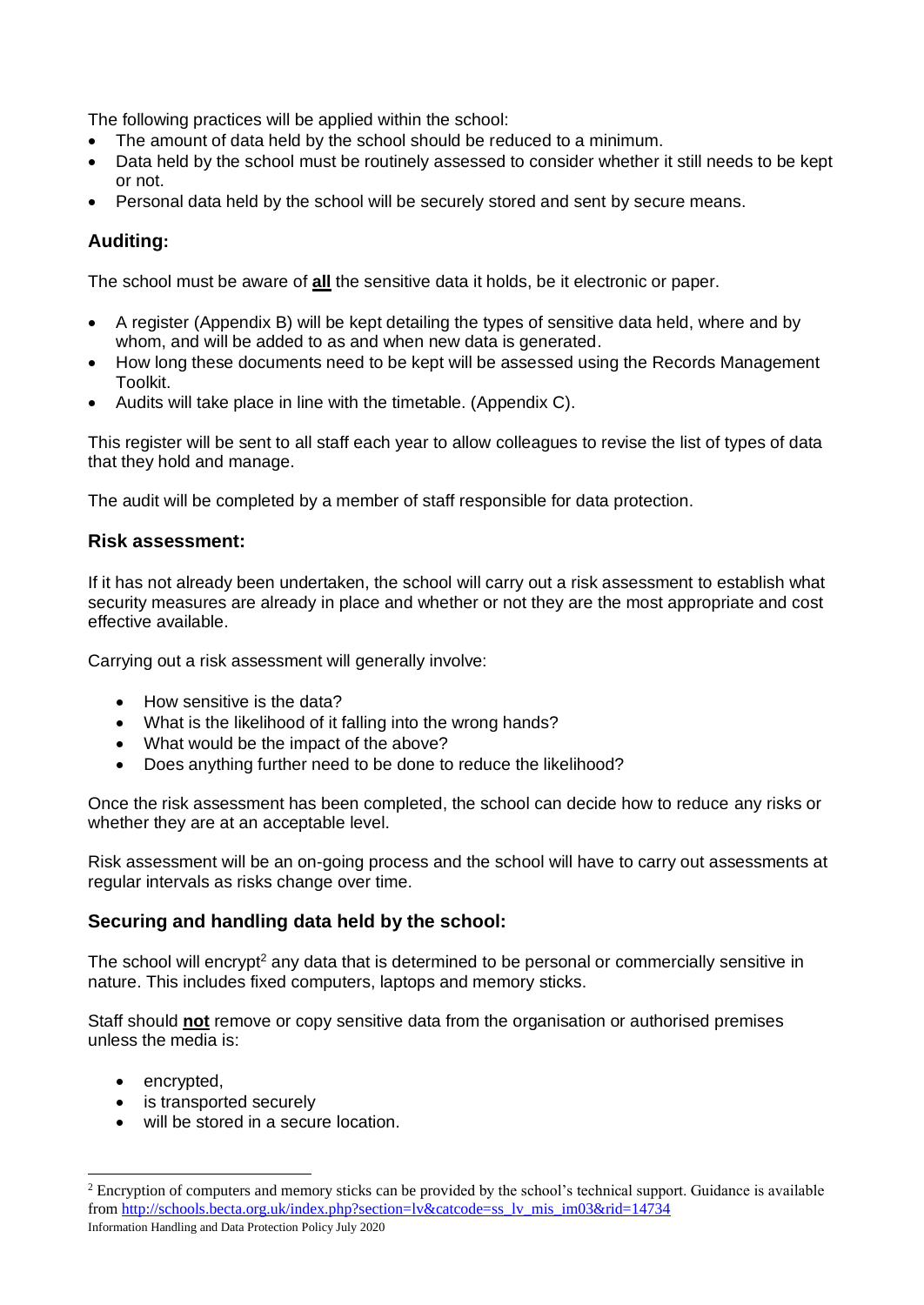This type of data should not be transmitted in unsecured emails (e.g. pupil names and addresses, performance reviews etc).

Data transfer should be through secure websites e.g. S2S, SecureNet Plus, common transfer files and school census data. If this is not available then the file must be minimally password protected or preferably encrypted<sup>3</sup> before sending via email, the password must be sent by other means and on no account included in the same email. A record of the email should be kept, to identify when and to whom the email was sent, (e.g. by copying and pasting the email into a Word document).

Data (pupil records, SEN data, contact details, assessment information) will be backed up, encrypted and stored in a secure place – e.g. safe / fire safe / remote backup.

All staff computers will be used in accordance with the Teacher Laptop Policy (Appendix C)

When laptops are passed on or re-issued, data will be securely wiped from any hard drive before the next person uses it (not simply deleted). This will be done by a technician using a recognised tool, e.g. McAfee Shredder.

The school's wireless network (WiFi) will be secure at all times<sup>4</sup>.

The school will identify which members of staff are responsible for data protection. The school will ensure that staff who are responsible for sets of information, such as SEN, medical, vulnerable learners, management data etc. know what data is held, who has access to it, how it is retained and disposed of. Appendix B details which members of staff are responsible for which data. This is shared with all staff concerned within the school.

Where a member of the school has access to data remotely (e.g. SIMS from home), remote access off the school site to any personal data should be over an encrypted connection (e.g. VPN) protected by a username/ID and password. **This information must not be stored on a personal (home) computer.**

Members of staff (e.g. senior administrators) who are given full, unrestricted access to an organisation's management information system should do so over an encrypted connection and use two-factor authentication, which is available to SIMS users from Capita. **This information must not be stored on a personal (home) computer.**

The school will keep necessary pupil and staff information in accordance with the Records Management Society's guidance (see references at the end of this document).

The school should securely delete commercially sensitive or personal data when it is no longer required as per the Records Management Society's guidance.

All staff will be trained to understand the need to handle data securely and the responsibilities incumbent on them this will be the responsibility of the headteacher.

When sensitive data is to be sent out of the school it must be done in a secure way. The Information About Children Education and schools (ICES) March Bulletin (no 41) contains a number of useful guidance sections and appendices that cover the issues of Information Sharing and details of how to securely transfer data between schools, LA and Government departments<sup>5</sup>.

<sup>&</sup>lt;sup>3</sup> The ICES bulletin has a useful guide explaining how WINZIP a free application can be used to encrypt files that need to be sent either through S2S, SecureNet or email: [http://www.teachernet.gov.uk/\\_doc/14782/ICES%20Bulletin%20-](http://www.teachernet.gov.uk/_doc/14782/ICES%20Bulletin%20-%20issue%2041%20v1-0Final.pdf) [%20issue%2041%20v1-0Final.pdf](http://www.teachernet.gov.uk/_doc/14782/ICES%20Bulletin%20-%20issue%2041%20v1-0Final.pdf)

<sup>4</sup> The school will use WPA2 (or WPA if WPA2 is not available). The older standard WEP will not be used.

<sup>5</sup> [http://www.teachernet.gov.uk/\\_doc/14782/ICES%20Bulletin%20-%20issue%2041%20v1-0Final.pdf](http://www.teachernet.gov.uk/_doc/14782/ICES%20Bulletin%20-%20issue%2041%20v1-0Final.pdf)

Information Handling and Data Protection Policy July 2020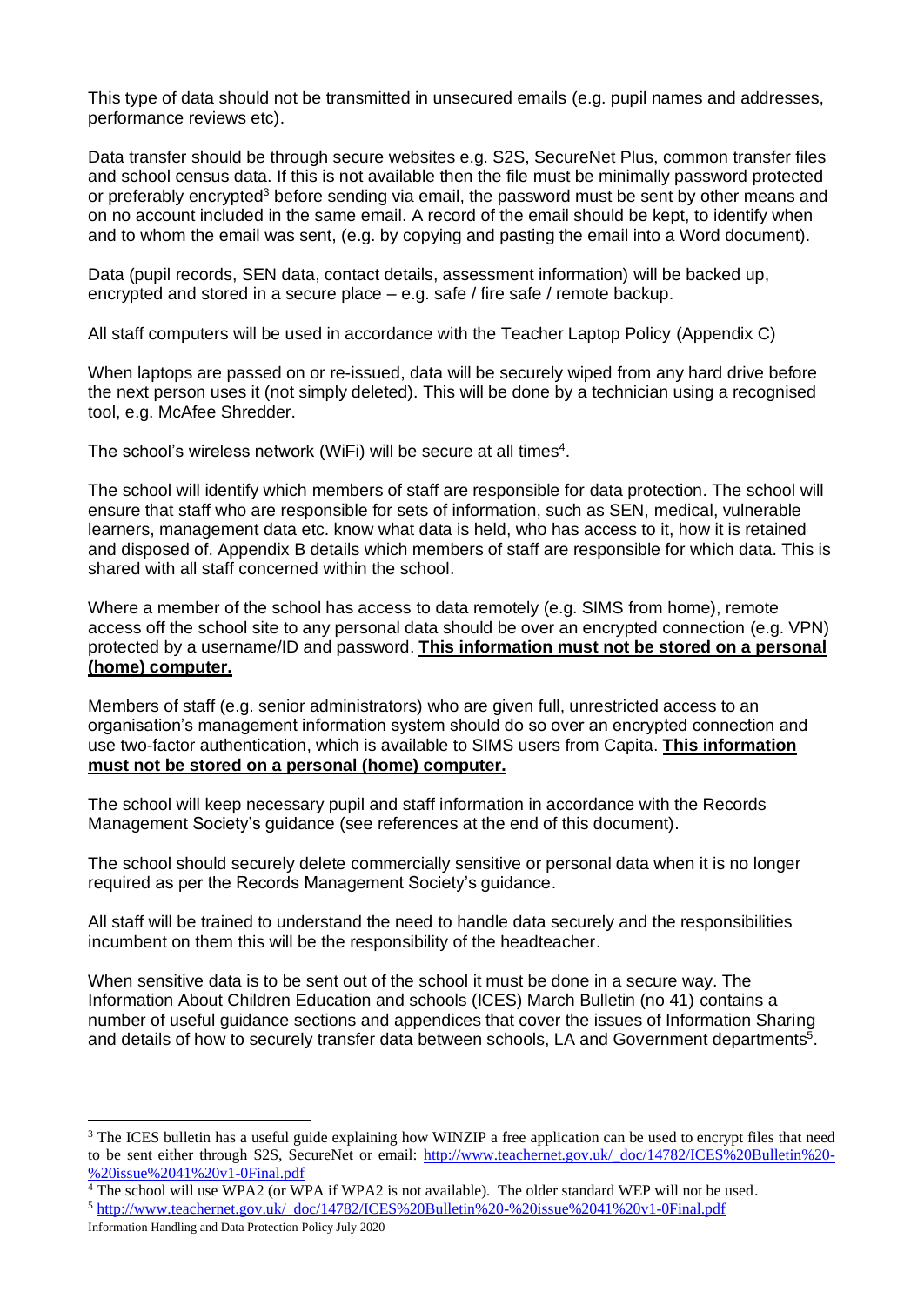**APPENDIX A:** Help sheet for assessing risk of sharing information

In deciding the most appropriate way to share information and the level of security required, you must always take into consideration the nature of the information and the urgency of the situation, i.e. take a risk based approach to determining appropriate measures.

The simplified process described below will help organisations to choose the appropriate level of security to consider when emailing information.

### **Step 1**

Imagine a potential security breach (e.g. a confidential letter is left in a public area, a memory stick is lost or someone reads information on a computer screen while waiting to meet a member of staff), and consider:

- 1 Will it affect or identify any member of the school or community?
- 2 Will someone lose / be out of pocket by / more than £100?
- 3 Will it cause any kind of criminal case to fail?
- 4 Is there a risk of discomfort / slur upon professional character of someone?
- 5 Is anyone's personal safety at risk?
- 6 Will it embarrass anyone?

If you answered **NO** to all the questions, the document does not contain sensitive information. If you answered yes to any of the questions, the document with include some sensitive information and therefore requires a level of protection.

### **Step 2**

Imagine the same potential security breach as above, and consider:

- 7 Will it affect many members of the school or local community and need extra resources locally to manage it?
- 8 Will an individual or someone who does business with the school lose / be out of pocket by £1,000 to £10,000?
- 9 Will a serious criminal case or prosecution fail?
- 10 Is someone's personal safety at a moderate risk?
- 11 Will someone lose his or her professional reputation?
- 12 Will a company or organisation that works with the school lose £100,000 to £1,000,000?

If you have answered **yes** to any of the above questions the document contains sensitive information and additional security should be considered, such as, password protecting the document before you email it to a colleague outside of your organisation. Further information about how to achieve this can be found on the ICES bulletin (number 41) $6$ .

However, if you think that the potential impact exceeds that stated in the question (for example, someone's personal safety is at high risk) think very carefully before you release this information.

<sup>6</sup> [http://www.teachernet.gov.uk/\\_doc/14782/ICES%20Bulletin%20-%20issue%2041%20v1-0Final.pdf](http://www.teachernet.gov.uk/_doc/14782/ICES%20Bulletin%20-%20issue%2041%20v1-0Final.pdf)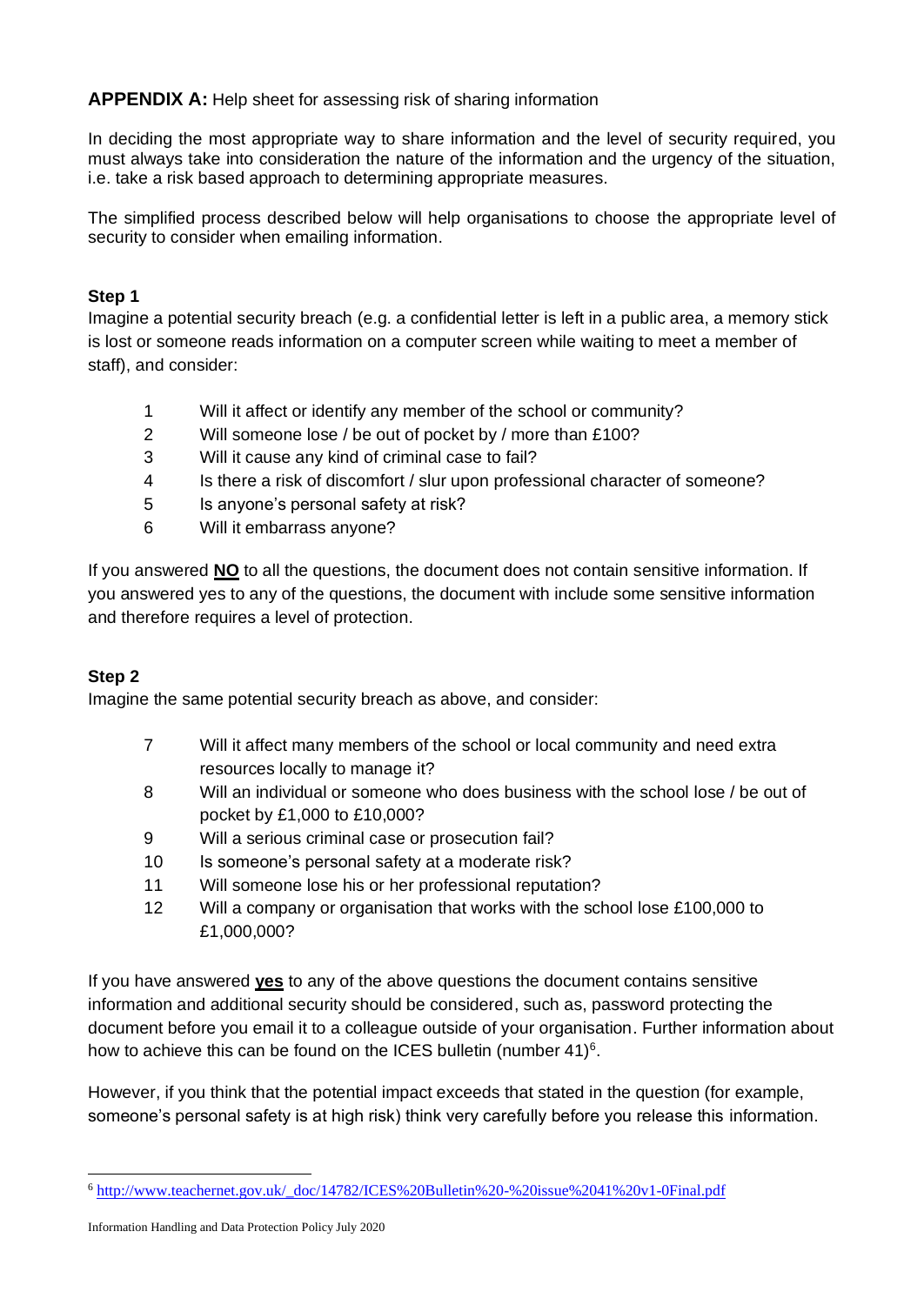# **Step 3**

All documents that do not fit into steps 1 or 2 might require a higher level of protection / security; organisations should err on the side of caution.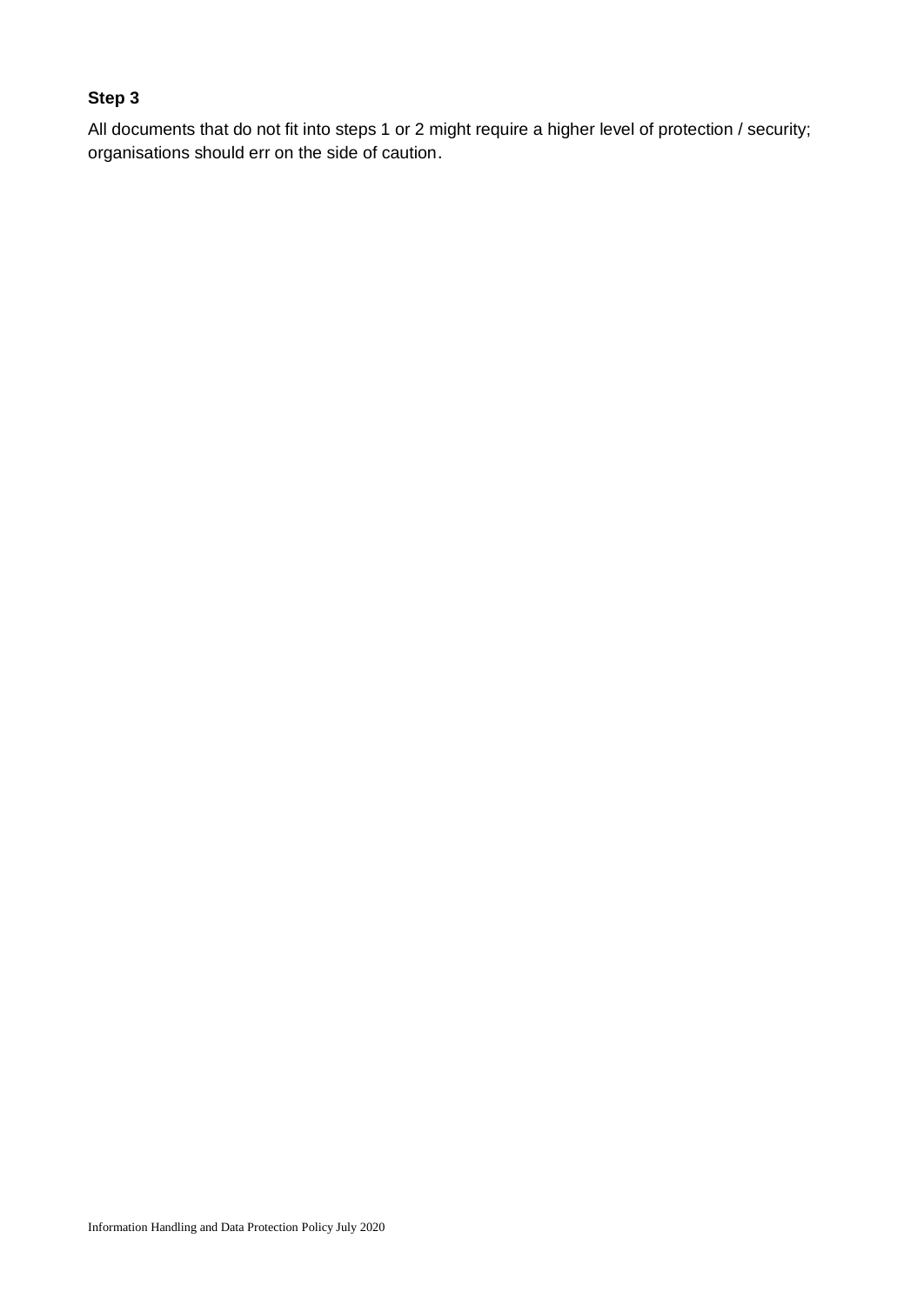# **Appendix B: Register of sensitive data held by the school**

| ZU13-ZU14           |                                 |                    |                                      |                      |                       |
|---------------------|---------------------------------|--------------------|--------------------------------------|----------------------|-----------------------|
| <b>Type of Data</b> | <b>Format in</b><br>which it is | <b>Location</b>    | <b>Period of retention</b>           | Type of<br>protectio | Who can<br>access the |
|                     | currently                       |                    |                                      | n                    | data?                 |
|                     | held                            |                    |                                      |                      |                       |
| &<br>Pupil          | Paper                           | Office, inside     | Duration of pupil's                  |                      |                       |
| parent              | address                         | cupboard           | time at school                       | Cupboard             | Anyone                |
| contact             | cards                           | out of school      |                                      | at night             | authorised            |
| details             |                                 | hours              |                                      |                      | by office             |
| Staff contact       | Paper                           | Office, inside     |                                      |                      |                       |
| details             | address                         | cupboard           | Termination<br>7<br>$\ddot{}$        | Cupboard             | Office/staff          |
|                     | cards                           | out of school      | years                                |                      |                       |
|                     |                                 | hours              |                                      |                      |                       |
| <b>Staff</b>        | Paper                           | Office             | $\overline{7}$<br>Termination<br>$+$ | Locked               | Office/SLT            |
| professional        |                                 |                    | years                                | drawers              |                       |
| records             |                                 |                    |                                      |                      |                       |
| Academic            |                                 | P<br><b>Drive</b>  | Duration of<br>pupil's               | Encrypted            |                       |
| about<br>data       | Digital                         | encrypted          | time at school                       | ? Sophos             | Staff                 |
| current             |                                 | memory             |                                      | Security?            | members               |
| pupils              |                                 | sticks             |                                      |                      |                       |
|                     |                                 | <b>Files</b><br>in | Duration of<br>pupil's               |                      |                       |
|                     | Paper                           | classrooms,        | time at school                       | Cupboard             | Staff                 |
|                     |                                 | heads office       |                                      |                      | members               |
| Academic            | One year                        | Office locked      | One year                             | Locked               | Staff                 |
| about<br>data       |                                 | cupboard           |                                      | cupboard             |                       |
| past pupils         |                                 |                    |                                      |                      |                       |
| <b>SATS records</b> |                                 |                    | &<br>results<br>Papers               |                      |                       |
|                     |                                 |                    | current<br>6<br>year<br>$\ddot{}$    |                      |                       |
|                     |                                 |                    | years                                |                      |                       |

### **2013-2014**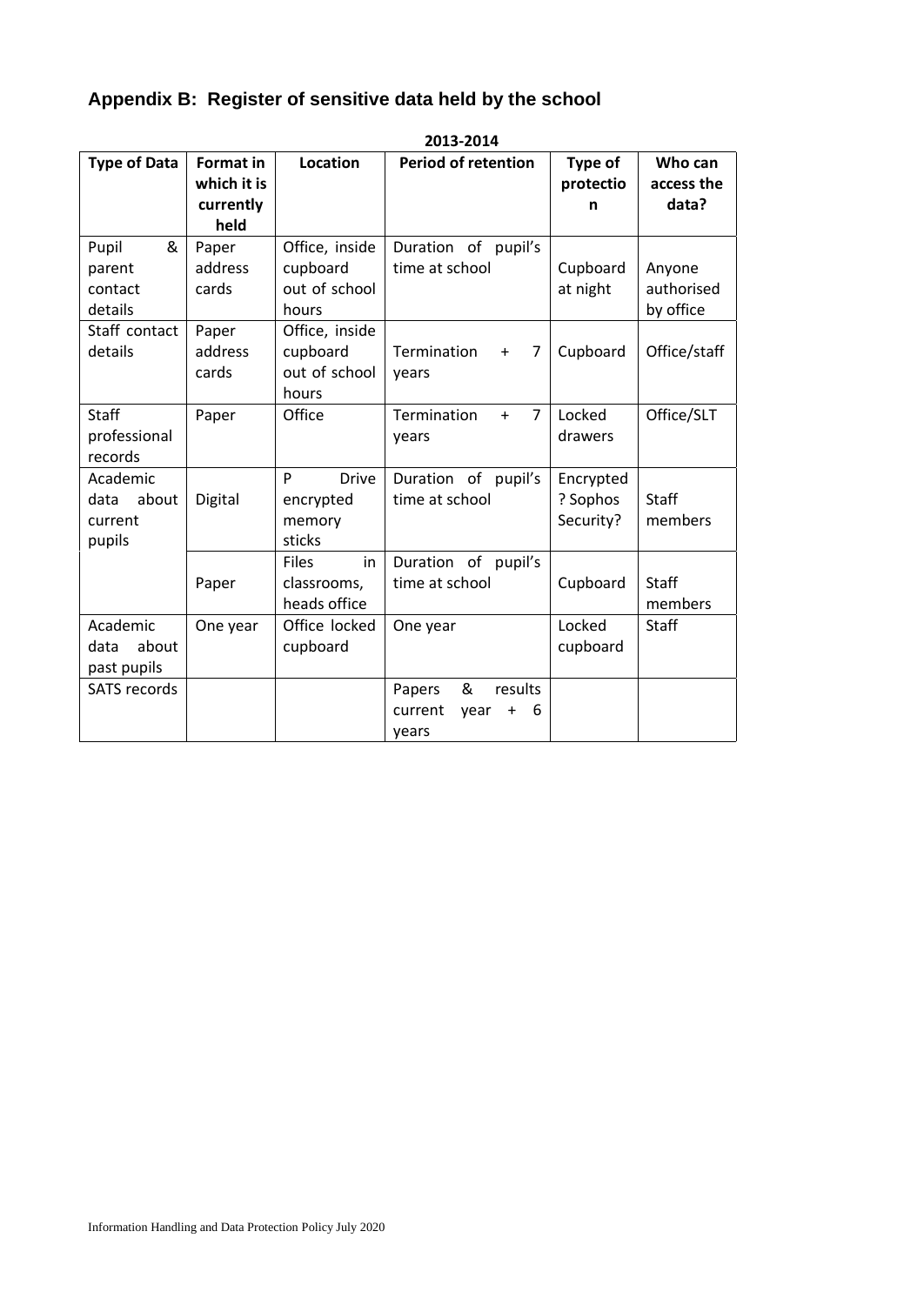| <b>Type of Data</b>                                                     | <b>Format in</b><br>which it is<br>currently<br>held | <b>Location</b>                                    | <b>Period of retention</b>                                                                                                    | Type of<br>protection                         | Who can<br>access the<br>data?                                                      |
|-------------------------------------------------------------------------|------------------------------------------------------|----------------------------------------------------|-------------------------------------------------------------------------------------------------------------------------------|-----------------------------------------------|-------------------------------------------------------------------------------------|
| <b>SEN</b><br>data<br>about<br>current<br>pupils<br>(including<br>IEPs) | Digital                                              | P<br><b>Drive</b><br>encrypted<br>memory<br>sticks | $DOB + 25$ years                                                                                                              | Encrypted?<br>Sophos<br>Security?             | <b>Staff members</b>                                                                |
|                                                                         | Paper                                                | <b>Files</b><br>in<br>classrooms                   | $DOB + 25$ years                                                                                                              | None                                          | Staff members                                                                       |
| Pupil<br>welfare<br>information                                         | Paper                                                | Head's<br>office,<br>classrooms                    | Duration of pupil's<br>time at school                                                                                         | Books kept<br>inside<br>cupboards/<br>drawers | <b>Staff members</b>                                                                |
| Administrati<br>on<br>passwords                                         | Paper                                                | Office                                             | While<br>password<br>current                                                                                                  | None                                          | Office<br>staff,<br>headteacher,<br>teaching staff                                  |
| Pupil<br>Registration<br>documents,<br>previous                         | Paper                                                | Office                                             | Admission registers<br>- date of last entry<br>(Or file) + 6 years<br>Attendance<br>registers - date of<br>register + 3 years | Locked<br>filing<br>cabinets                  | Office<br>staff,<br>headteacher,<br>teaching staff                                  |
| Child<br>Protection<br>Records                                          | Paper                                                | Head's office                                      | DOB + 25 years                                                                                                                | Locked<br>drawer                              | (deputy<br>Head<br>child<br>protection<br>officer) & child<br>protection<br>officer |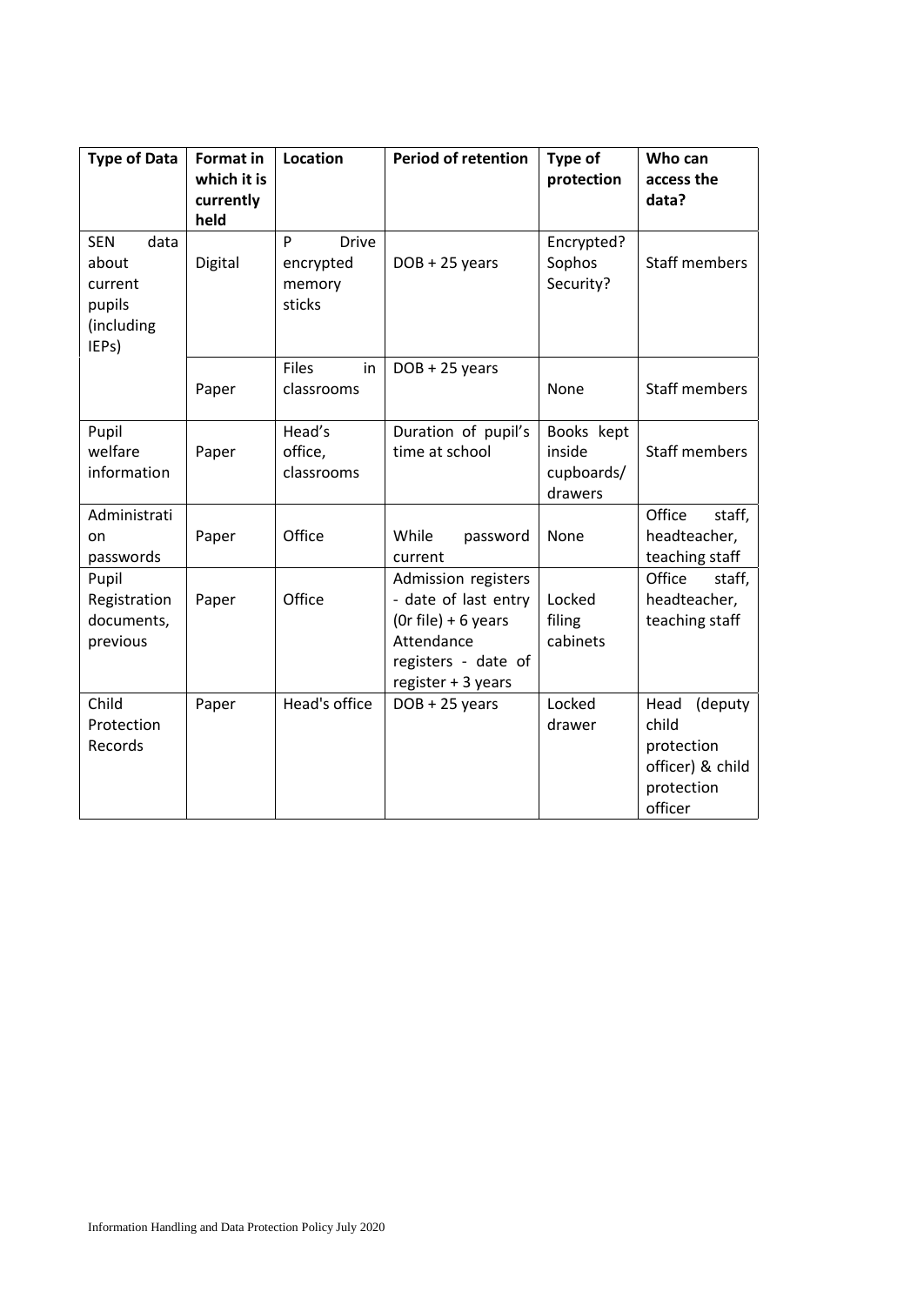# **Appendix C: Timetable for Information Security Management**

| <b>Activity</b>                        | <b>Frequency</b>     | Lead                   |  |
|----------------------------------------|----------------------|------------------------|--|
| Audit of data held                     | Annually             | Head and admin officer |  |
| Encrypting sensitive data              | On-going             | All staff              |  |
| Reviewing data backup procedures       | Annual               | Admin officer          |  |
| Identifying staff responsible for data | Annual               | Head                   |  |
| security and keep log of names and     |                      |                        |  |
| roles.                                 |                      |                        |  |
| Wiping of laptop data when re-issued   | Annual and then when | <b>ICT Technician</b>  |  |
|                                        | necessary.           |                        |  |
| Wiping of laptop data when discarded   | As necessary         | <b>ICT Technician</b>  |  |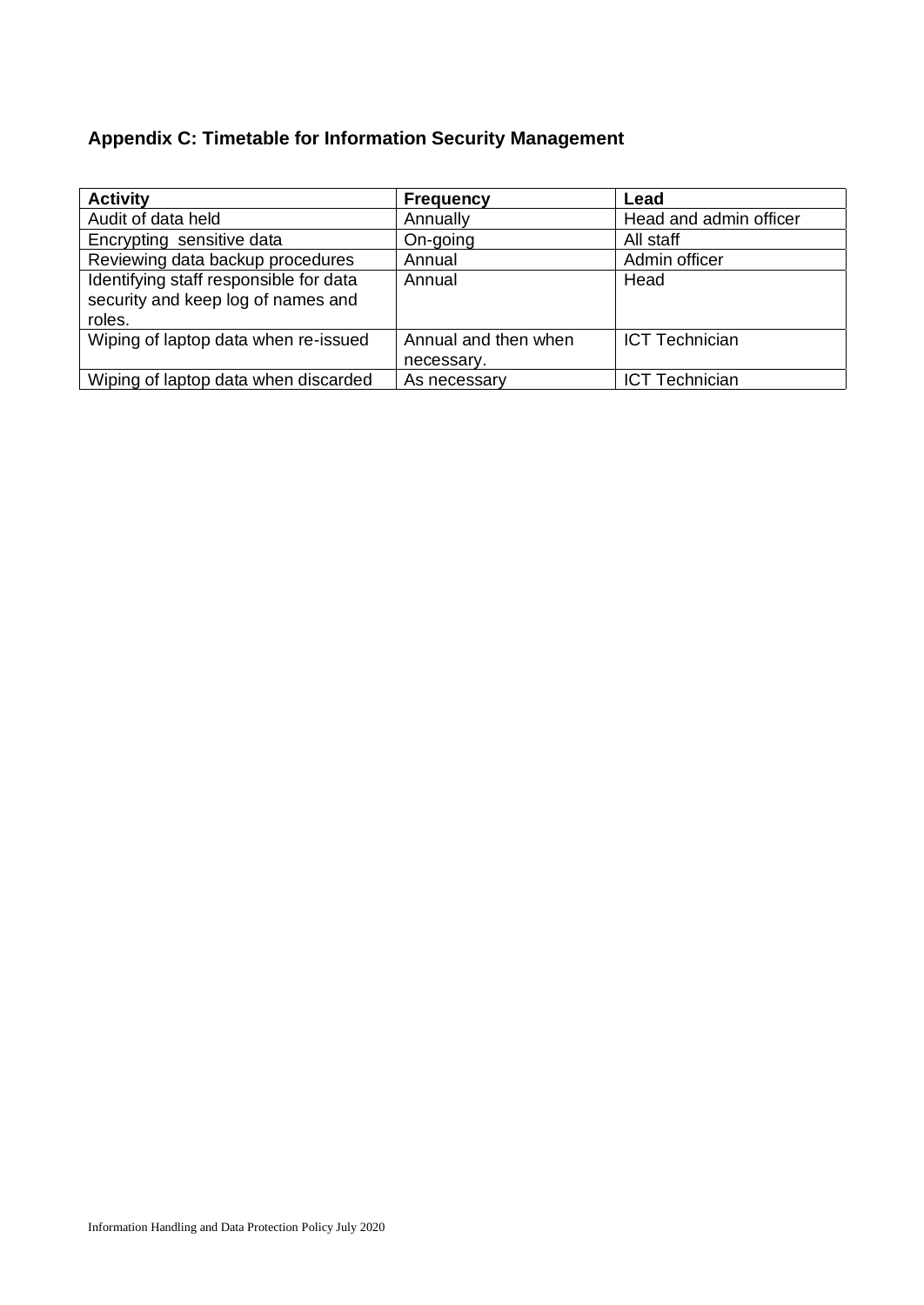# **Appendix D**

### **This policy is reviewed every two years or as necessary**

# **Staff Computer Use Policy**

#### **School Name Date:**

- Passwords that I use to access school systems will be kept secure and secret if I have reason to believe that my password is no longer secure I will change it.
- **EXECT** 1 acknowledge that the computer provided for me to use remains the property of the school and should only be used for school business.
- I will not access the files of others or attempt to alter the computer settings.
- I will not update web content or use pictures or text that can identify the school, without the permission of the Headteacher.
- **.** I will not alter, attempt to repair or interfere with the components, software or peripherals of any computer that is the property of the school. I will seek permission with the school's technician / Network Manager should I need to install additional software.
- **•** I will always adhere to the copyright.
- **.** I will always log off the system when I have finished working.
- I understand that the school may, in line with South West Grid for Learning, monitor the Internet sites I visit.
- I will not open e-mail attachments unless they come from a recognised and reputable source. I will bring any other attachments to the attention of the Network Manager / school technician / headteacher.
- Any e-mail messages I send will not damage the reputation of the school.
- All joke e-mails and attachments are potentially damaging and undesirable and therefore should not be forwarded.
- I understand that a criminal offence may be committed by deliberately accessing Internet sites that contain certain illegal material<sup>7</sup>.
- Use for personal financial gain, gambling, political purposes or advertising is forbidden.
- **EXT** Storage of e-mails and attachments should be kept to a minimum to avoid unnecessary drain on memory and capacity.
- I understand that I am responsible for the safety of school data that I use or access.
- In order to maintain the security of data I will take the following steps:
	- I will store data files in my user area only for as long as is necessary for me to carry out my professional duties.

Information Handling and Data Protection Policy July 2020 7 Legislative guidance is available from the Internet Watch Foundation: http://www.iwf.org.uk/police/page.22.htm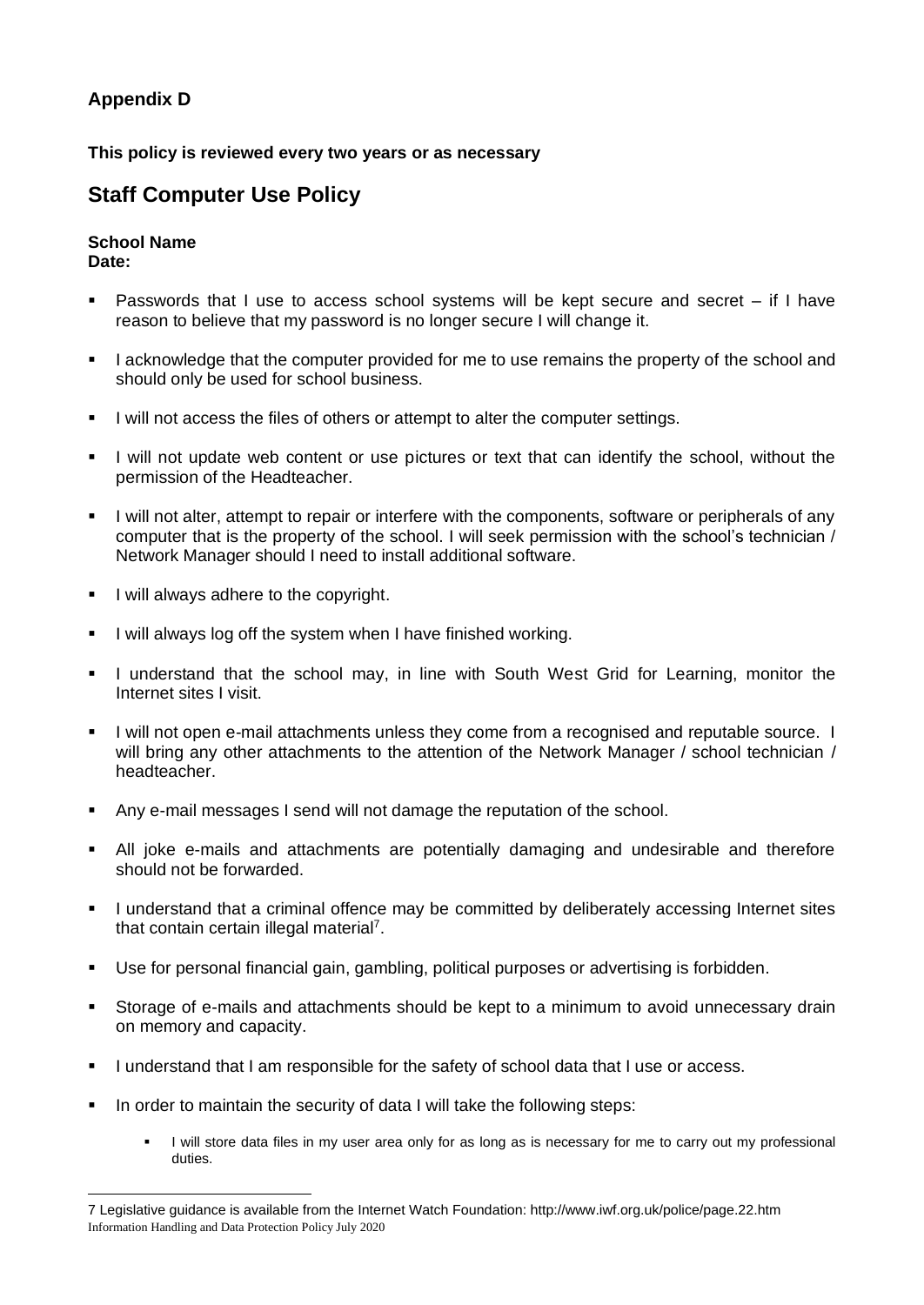- I will not save data files to a PC or laptop other than that provided by the school.
- If I need to transfer sensitive data files and no secure electronic option is available I will only do so using the encrypted USB key provided by the school.
- Sensitive data will only be sent electronically through a secure method, e.g. SecureNet Plus. If this is not available then the minimum requirement is to password protect the document before attaching it to email.

Sensitive data includes:

- Pupil reports
- SEN records
- Letters to parents
- Class based assessments
- **Exam results**
- Whole school data
- **Medical information**
- Information relating to staff, e.g. Performance Management reviews.

If I am in any doubt as to the sensitivity of data I am using, I will consider these questions:

- Would disclosure / loss place anyone at risk?
- Would disclosure / loss cause embarrassment to an individual or the school?
- Would disclosure / loss have legal or financial implications?

If the answer to any of these questions is yes, then the data should be treated as sensitive.

I understand that if I do not adhere to these rules outlined in this policy, my network access will be suspended immediately, my laptop removed and that other disciplinary consequences may follow including notification to professional bodies where a professional is required to register. If an incident is considered to be an offence under the Computer Misuse Act or the Data Protection Act this may be reference for investigation by the Police and could recorded on any future Criminal Record Bureau checks.

Name………………………………….

Date…………………………………..